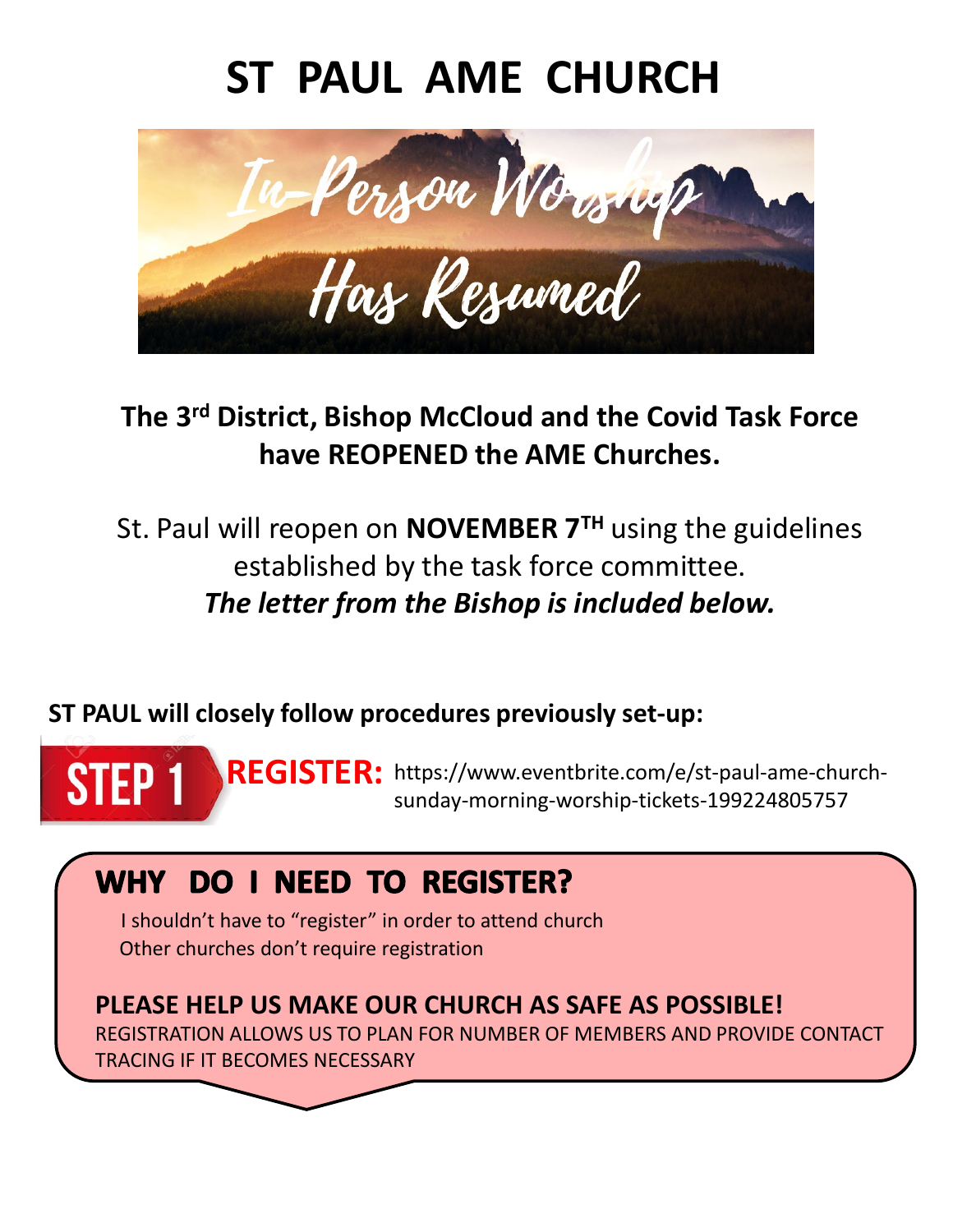

**ARRIVE EARLY: Temperature will be checked and an usher will direct you towards your seat. Please adhere to 6' social distancing!**

## WHY CANT I SIT WHERE I WANT?

I've sat on the  $2<sup>nd</sup>$  pew – every Sunday for the past 15 years Other churches don't require registration

#### **PLEASE HELP US MAKE OUR CHURCH AS SAFE AS POSSIBLE!**

Designated seating is the safest way for our in person worship



**ENJOY WORSHIP: We will attempt to limit worship to approximately one hour. Please exit by following ushers and not congregating inside the church**

## WHY AN ABBREVIATED WORSHIP?

We need the complete worship experience – this shortened worship doesn't work for me. We need a full choir – more diverse music

### **PLEASE HELP US MAKE OUR CHURCH AS SAFE AS POSSIBLE!**

Less time in the sanctuary and smaller choirs are the best way to ensure safety!

## **LET'S WORK TOGETHER** *with prayer and understanding*

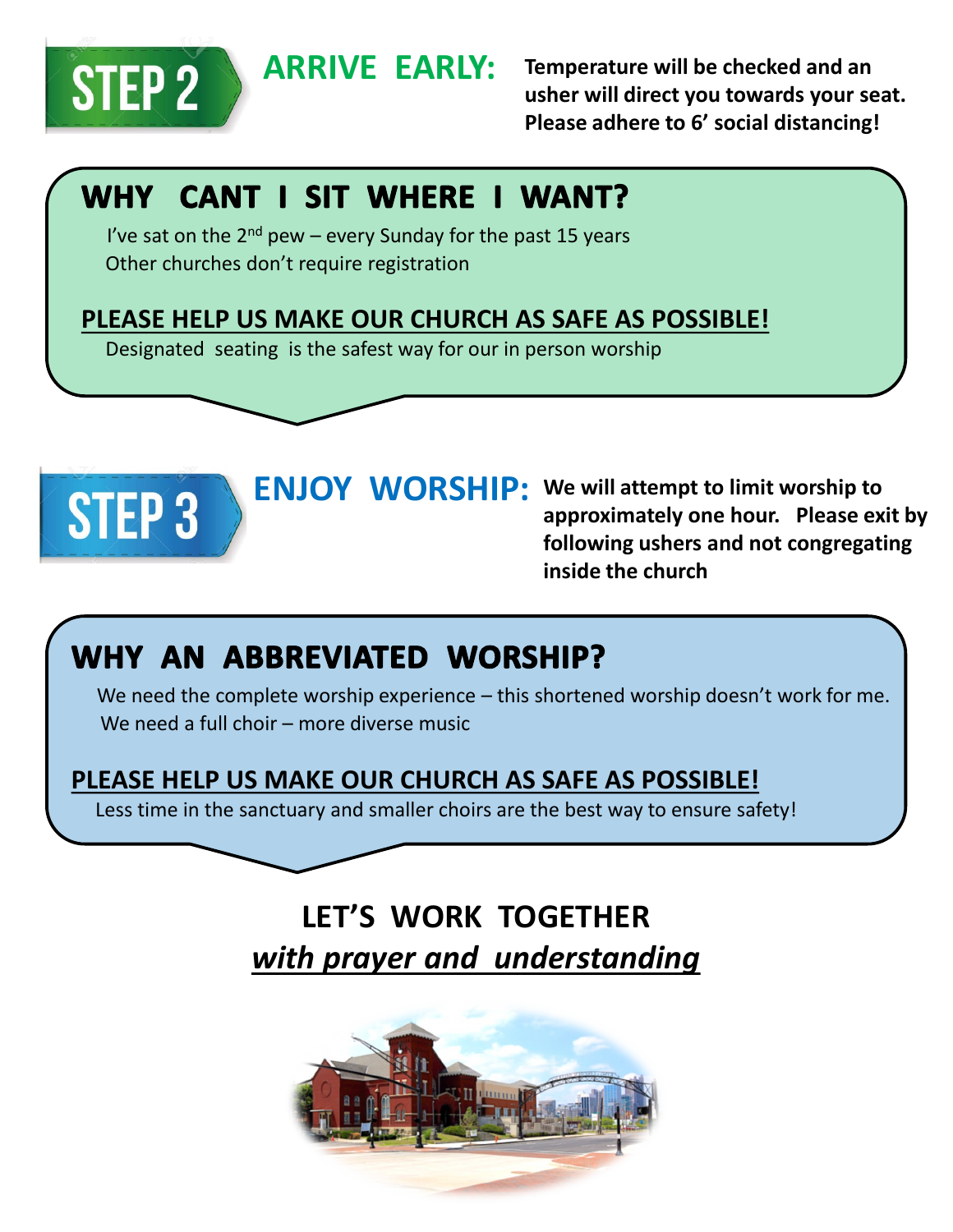# **Message from the Bishop**

## **INSTRUCTIONS FOR THE OPENING WITH INSTRUCTIONS SPECIFIC TO ST. PAUL IN RED**

To: Pastors & Congregations

Re: Information about reopening of our churches

As you know, a task force is meeting to review and help determine a strategy for re-entry into our church facilities. At present, Bishop McCloud has given instructions to begin preparing our church congregations and our facilities again for re-opening soon. While the exact date has not been officially set, we can expect it within a few weeks or so. Therefore, please be sure the following things are in place and well understood by everyone.

**All persons who gather inside for worship should be vaccinated**. **Proof of vaccination for congregants 12 and over will be required upon your first entry back into the sanctuary.** Those who remain unvaccinated should join by virtual means. Small children should remain with their families and not roam about. Families who are already around each other may sit together. **If anyone is ill for any reason, they should not attend in person.** Announce this so that everyone is aware of the expectation! Please continue to encourage all persons to get fully vaccinated. THIS IS CONSIDERED BY THE CDC, THE WORLD HEALTH ORGANIZATION, MEDICAL EXPERTS, AND [OUR 3RD DISTRICT HEALTH COMMISSION THE 1ST LINE OF DEFENSE. See:](https://www.cdc.gov/) Centers for Disease Control and Prevention (cdc.gov)

**Screening questions will be asked and your temperature taken upon entering the sanctuary.** 

2**. Everyone gathering inside should still wear a mask.** Please provide disposable masks in case someone shows up without one. Maintain social distances. (6 feet surrounding)

3. Make hand sanitizers available. Remove pew bibles and hymn books so that contact spread of germs and viruses can be avoided.

4. CLEAN MICROPHONES AND PODIUMS BETWEEN USERS! This can be done with clorox wipes. Remind each other!

5. Re-sanitize facilities before we officially re-start.

6. Clean your facilities between weekly gatherings. Keep the restrooms cleaned between users.